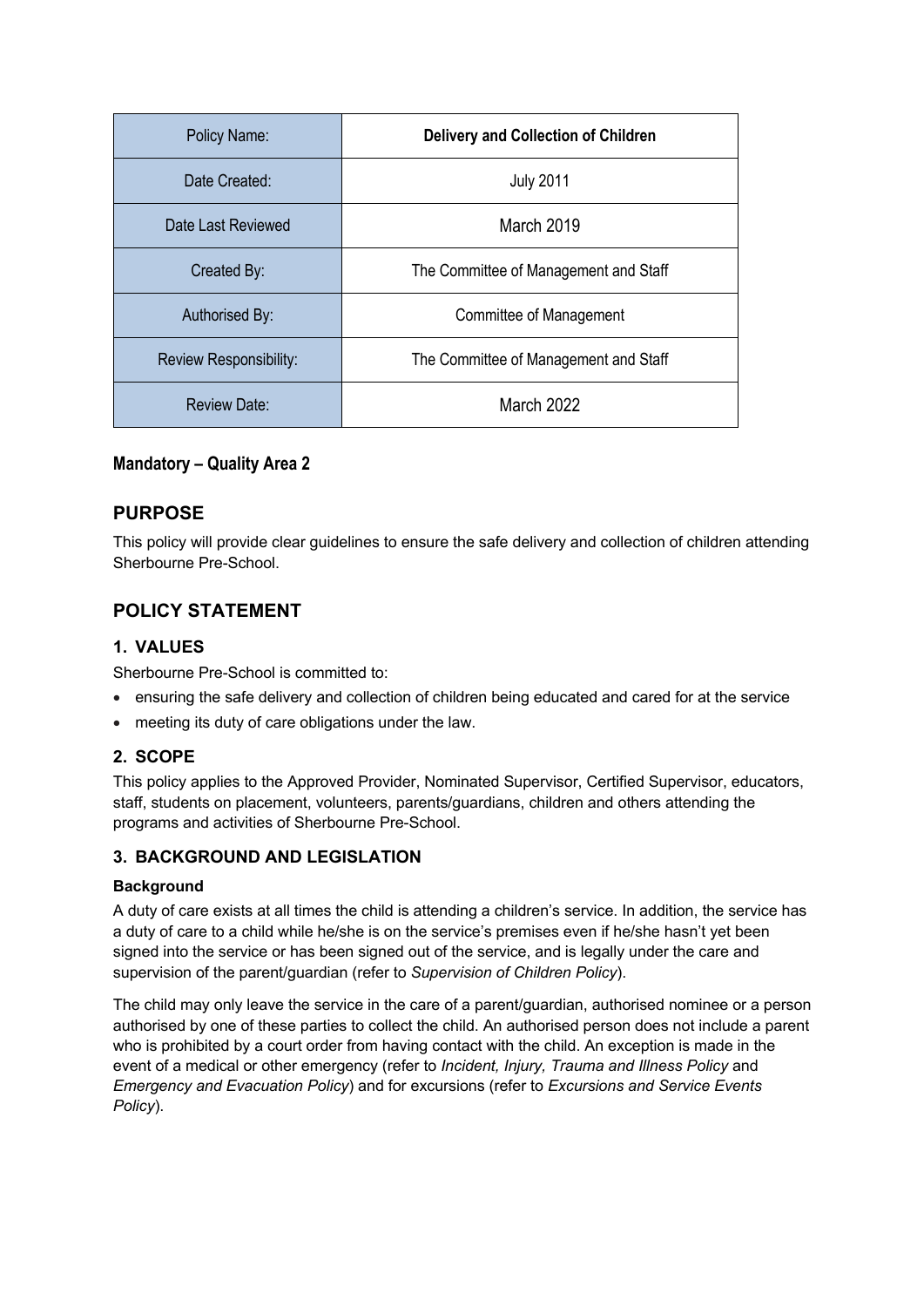#### **Legislation and standards**

Relevant legislation and standards include but are not limited to:

- *Children, Youth and Families Act 2005* (Vic)
- *Education and Care Services National Law Act 2010*: Sections 167, 170
- *Education and Care Services National Regulations 2011*: Regulations 99, 168(2)(f)
- *Family Law Act 1975* (Cth)
- *National Quality Standard*, Quality Area 2: Children's Health and Safety
	- Standard 2.3: Each child is protected

The most current amendments to listed legislation can be found at:

- **4. DEFINITIONS** Victorian Legislation Victorian Law today: http://www.legislation.vic.gov.au
- Commonwealth Legislation ComLaw: http://www.comlaw.gov.au/

Approved Provider, Nominated Supervisor, Regulatory Authority etc. refer to the *General Definitions* section of this manual.

**Attendance record:** Kept by the service to record details of each child attending the service including name, time of arrival and departure, signature of person delivering and collecting the child or of the Nominated Supervisor or educator (Regulation 158(1)).

**Authorised nominee:** (In relation to this policy) a person who has been given written authority by the parents/guardians of a child to collect that child from the education and care service. These details will be on the child's enrolment form.

The National Law and National Regulations do not specify a minimum age limit for an authorised nominee. Our service has determined that a person must be 18 years of age to be an authorised nominee.

**Duty of care:** A common law concept that refers to the responsibilities of organisations to provide people with an adequate level of protection against harm and all reasonable foreseeable risk of injury.

**Inappropriate person:** A person who may pose a risk to the health, safety or wellbeing of any child attending the education and care service, or whose behaviour or state of mind make it inappropriate for him/her to be on the premises e.g. a person under the influence of drugs or alcohol (Act 171(3)).

**Incident, Injury, Trauma and Illness Record:** Contains details of any incident, injury, trauma or illness that occurs while the child is being educated and cared for by the service. Any incident, injury, trauma or illness must be recorded as soon as is practicable but not later than 24 hours after the occurrence. Details required include the:

- name and age of the child
- circumstances leading to the incident, injury, trauma or illness (including any symptoms)
- time and date
- details of action taken by the service including any medication administered, first aid provided or medical personnel contacted
- details of any witnesses
- names of any person the service notified or attempted to notify, and the time and date of this
- signature of the person making the entry, and time and date of this.

These details must be kept for the period of time specified in Regulation 183. A sample *Incident, Injury, Trauma and Illness Record* is available on the ACECQA website.

**Medication record:** Contains details for each child to whom medication is to be administered by the service. This includes the child's name, signed authorisation to administer medication and a record of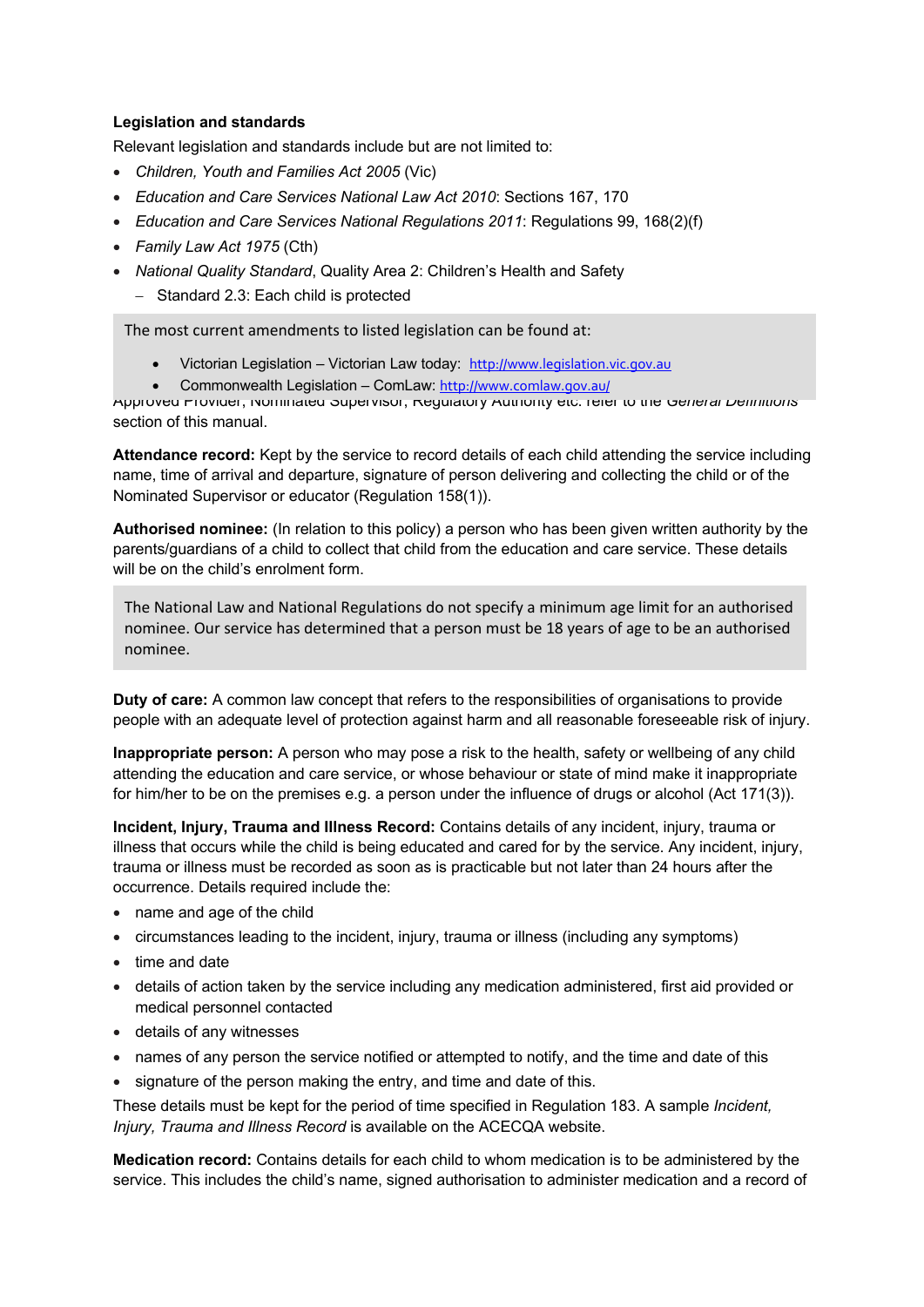the medication administered, including time, date, dosage, manner of administration, name and signature of person administering the medication and of the person checking the medication if required (Regulation 92). A sample medication record is available on the ACECQA website.

**Serious incident:** An incident resulting in the death of a child, or an injury, trauma or illness for which the attention of a registered medical practitioner, emergency services or hospital is sought or should have been sought. This also includes an incident in which a child appears to be missing, cannot be accounted for, is removed from the service in contravention of the regulations or is mistakenly locked in/out of the service premises (Regulation 12). A serious incident should be documented in an *Incident, Injury, Trauma and Illness Record* (sample form available on the ACECQA website) as soon as possible and within 24 hours of the incident. The Regulatory Authority (DEECD) must be notified within 24 hours of a serious incident occurring at the service (Regulation 176(2)(a)). Records are required to be retained for the periods specified in Regulation 183.

**Unauthorised person:** (in relation to this policy) is any person who has not been listed as an authorised nominee on the child's enrolment form.

### **5. SOURCES AND RELATED POLICIES**

#### **Sources**

- Australian Children's Education and Care Quality Authority (ACECQA): www.acecqa.gov.au
- Department of Education and Early Childhood Development (DEECD), Licensed Children's Services, phone 1300 307 415 or email licensed.childrens.services@edumail.vic.gov.au

#### **Service policies**

- *Acceptance and Refusal of Authorisations Policy*
- *Child Safe Environment Policy*
- *Dealing with Medical Conditions Policy*
- *Emergency and Evacuation Policy*
- *Enrolment and Orientation Policy*
- *Excursions and Service Events Policy*
- *Fees Policy*
- *Incident, Injury, Trauma and Illness Policy*
- *Privacy and Confidentiality Policy*
- *Road Safety and Safe Transport Policy*
- *Supervision of Children Policy*

## **PROCEDURES**

#### **The Approved Provider is responsible for:**

- ensuring parents/guardians have completed the authorised nominee (refer to *Definitions*) section of their child's enrolment form, and that the form is signed and dated (refer to *Enrolment and Orientation Policy*)
- providing an attendance record (refer to *Definitions*) that meets the requirements of Regulation 158(1) and is signed by the parent/guardian or authorised nominee on delivery and collection of their child from the service every day
- ensuring a child does not leave the service except with a parent/guardian or authorised nominee. or with the written authorisation of one of these (refer to Attachment 2 – Authorisation Form) or in the case of a medical or other emergency (Regulation 99) (refer to *Acceptance and Refusal of Authorisations Policy*, *Dealing with Medical Conditions Policy*, *Incident, Injury Trauma and Illness Policy* and *Child Safe Environment Policy*)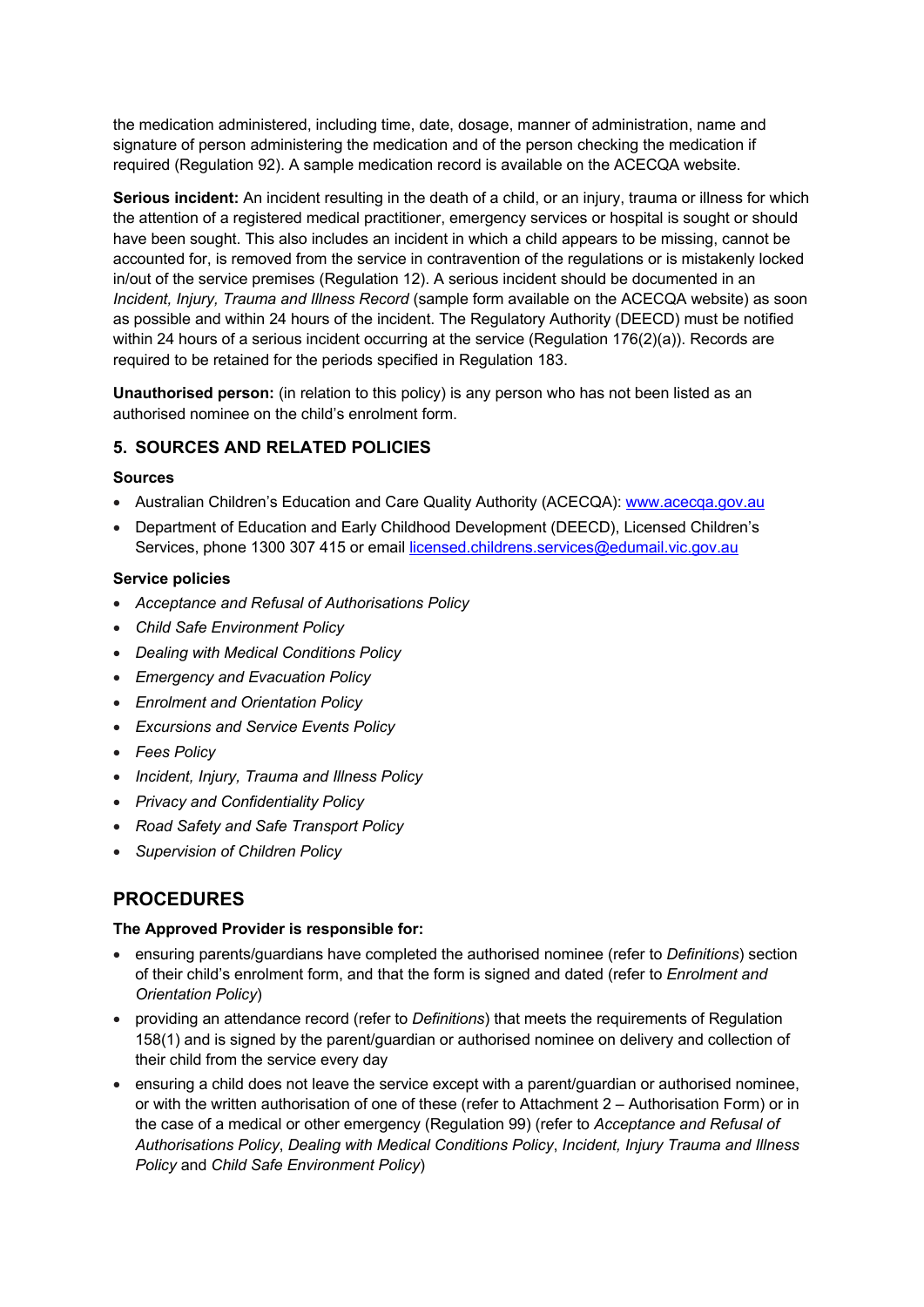- ensuring a child is not taken outside the service premises on an excursion except with the written authorisation of a parent/guardian or authorised nominee (refer to *Excursions and Service Events Policy*)
- ensuring authorisation procedures are in place for excursions and other service events (refer to *Excursions and Service Events Policy*)
- ensuring that there are procedures in place when a child is given into the care of another person, such as for a medical or other emergency (refer to *Emergency and Evacuation Policy* and *Incident, Injury, Trauma and Illness Policy*)
- ensuring that there are procedures in place when a parent/guardian or authorised nominee telephones the service to advise that a person not listed on their child's enrolment form will be collecting their child (refer to Attachment 1 – Authorisation procedures)
- ensuring that parents/guardians or authorised nominees are contacted in the event that an unauthorised person arrives to collect a child from the service, and that appropriate procedures are followed (refer to Attachment 1 – Authorisation procedures)
- ensuring that there are procedures in place if an inappropriate person (refer to *Definitions*) attempts to collect a child from the service (refer to Attachment 3 – Procedures to ensure the safe collection of children)
- keeping a written record of all visitors to the service, including time of arrival and departure
- ensuring procedures are in place for the care of a child who has not been collected from the service on time (refer to Attachment 4 – Procedures for the late collection of children)
- ensuring that the educator-to-child ratios are maintained at all times children are in attendance at the service (including when children are collected late from the service) according to the requirements of Regulations 123 and 360 (refer also to *Supervision of Children Policy*)
- notifying DEECD in writing within 24 hours, and the parents as soon as is practicable, in the event of a serious incident (refer to *Definitions*), including when a child has left the service unattended by an adult or with an unauthorised person (Regulations 12, 86, 176)
- providing parents/guardians with information regarding procedures for delivery and collection of children prior to their child's commencement at the service
- ensuring that educators and staff comply with the service's *Road Safety and Safe Transport Policy*
- encouraging parents/guardians to comply with the service's *Road Safety and Safe Transport Policy*.

#### **The Nominated Supervisor is responsible for:**

- ensuring a child does not leave the service except with a parent/guardian or authorised nominee, or with the written authorisation of one of these (refer to Attachment 2 – Authorisation Form) or in the case of a medical or other emergency (refer to *Acceptance and Refusal of Authorisations Policy*, *Dealing with Medical Conditions Policy*, *Incident, Injury Trauma and Illness Policy* and *Child Safe Environment Policy*)
- ensuring a child is not taken outside the service premises on an excursion except with the written authorisation of a parent/guardian or authorised nominee (refer to *Excursions and Service Events Policy*)
- ensuring that educator-to-child ratios are maintained at all times children are in attendance at the service (including when children are collected late from the service) according to the requirements of Regulations 123 and 360 (refer also to *Supervision of Children Policy*)
- ensuring children are adequately supervised at all times (refer to *Supervision of Children Policy*)
- following the authorisation procedures listed in Attachment 1
- following the procedures to ensure the safe collection of children (refer to Attachment 3 Procedures to ensure the safe collection of children)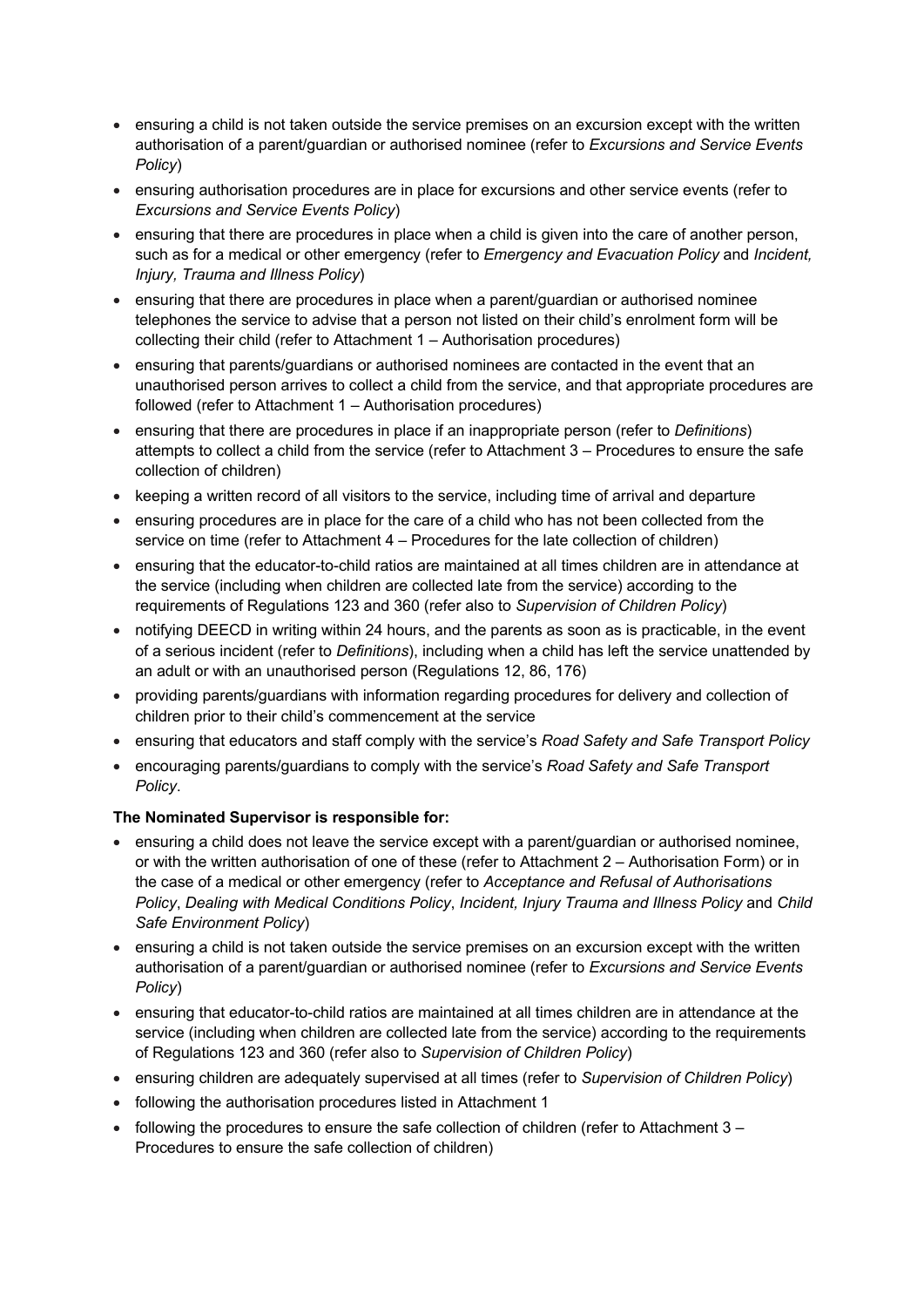- following the procedures for late collection of children (refer to Attachment 4 Procedures for the late collection of children)
- ensuring that educators and staff comply with the service's *Road Safety and Safe Transport Policy*
- encouraging parents/guardians to comply with the service's *Road Safety and Safe Transport Policy*.

#### **Certified Supervisors and other educators are responsible for:**

- ensuring the attendance record is signed by the parent/guardian, authorised nominee, Nominated Supervisor or an educator, detailing the child's time of arrival and departure from the service (Regulation 158(1))
- developing safety procedures for the mass arrival and departure of children from the service
- refusing to allow a child to depart from the service with a person who is not the parent/guardian or authorised nominee, or where there is not written authorisation of one of these (refer to Attachment 2 – Authorisation Form) (refer also to *Acceptance and Refusal of Authorisations Policy*)
- implementing the authorisation procedures outlined in Attachment 1 in the event that a parent/guardian or authorised nominee telephones the service to advise that a person not listed on their child's enrolment form will be collecting their child
- following the authorisation procedures (Attachment 1) and contacting the parents/guardians or authorised nominees if an unauthorised person arrives to collect a child from the service
- following procedures in the event that an inappropriate person (refer to *Definitions*) attempts to collect a child from the service (refer to Attachment 3 – Procedures to ensure the safe collection of children)
- informing the Approved Provider as soon as is practicable, but within 24 hours, if a child has left the service unattended by an adult or with an unauthorised person (refer to *Definitions*)
- following procedures for the late collection of children (refer to Attachment 4 Procedures for the late collection of children)
- maintaining educator-to-child ratios at all times children are in attendance at the service (including when children are collected late from the service)
- ensuring the entry/exit doors and gates are kept closed during program hours
- displaying an up-to-date list of the telephone numbers of the Approved Provider, DEECD, Child FIRST, DHS Child Protection Service and the local police station
- complying with the service's *Road Safety and Safe Transport Policy*.

#### **Parents/guardians are responsible for:**

- completing and signing the authorised nominee section of their child's enrolment form before their child attends the service
- signing and dating permission forms for excursions
- signing the attendance record as their child arrives at and departs from the service
- ensuring educators are aware that their child has arrived at/been collected from the service
- collecting their child on time at the end of each session/day
- alerting educators if they are likely to be late collecting their child
- providing written authorisation where children require medication to be administered by educators/staff, and signing and dating it for inclusion in the child's medication record (refer to *Definitions*)
- supervising their own child before signing them into the program and after they have signed them out of the program
- familiarising themselves with the service's *Road Safety and Safe Transport Policy*
- supervising other children in their care, including siblings, while attending or assisting at the service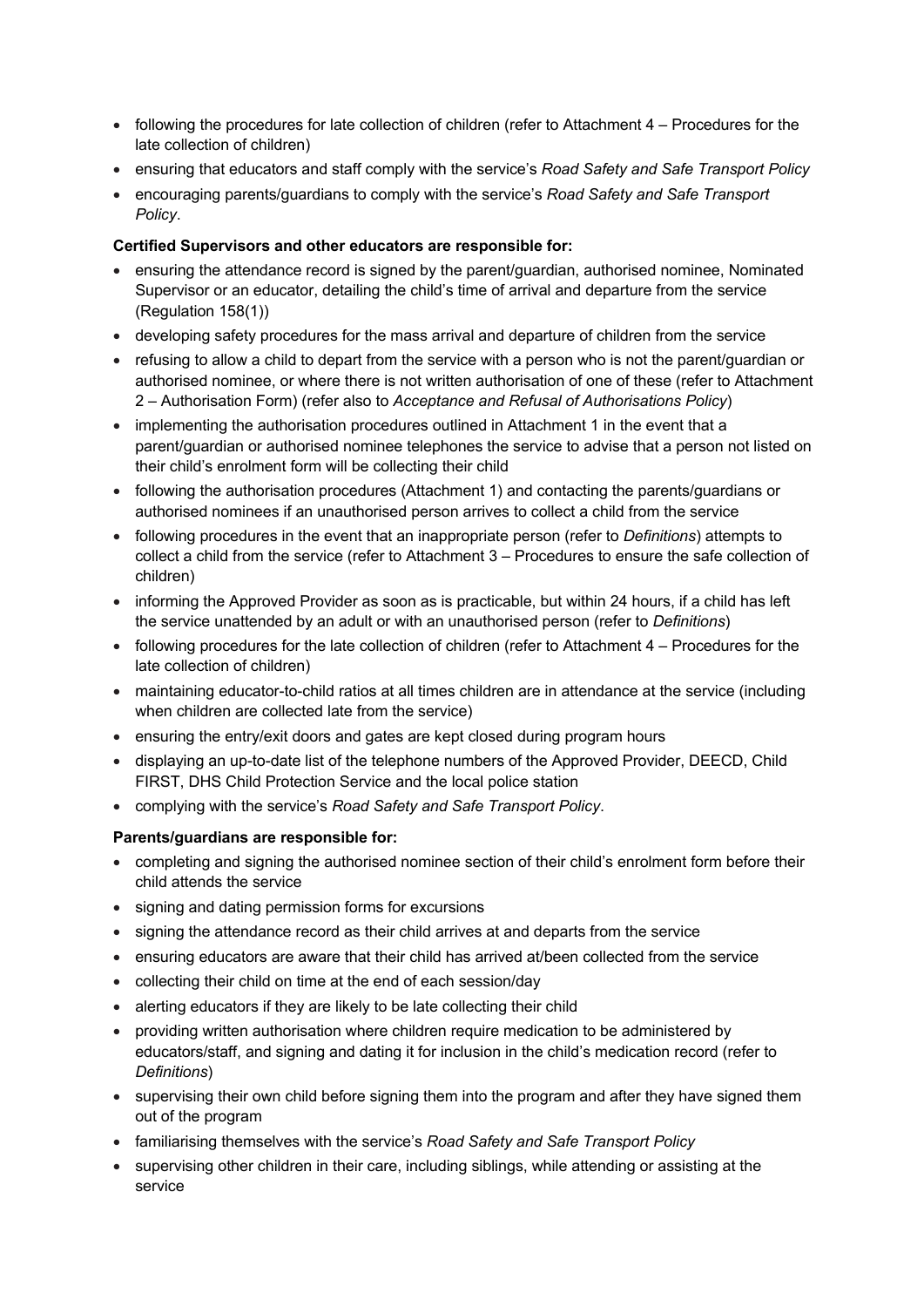• paying a late-collection fee as stated in our *Fees Policy*.

**Volunteers and students, while at the service, are responsible for following this policy and its procedures.**

## **EVALUATION**

In order to assess whether the values and purposes of the policy have been achieved, the Approved Provider will:

- regularly seek feedback from everyone affected by the policy regarding its effectiveness
- monitor the implementation, compliance, complaints and incidents in relation to this policy
- keep the policy up to date with current legislation, research, policy and best practice
- revise the policy and procedures as part of the service's policy review cycle, or as required
- notify parents/guardians at least 14 days before making any changes to this policy or its procedures.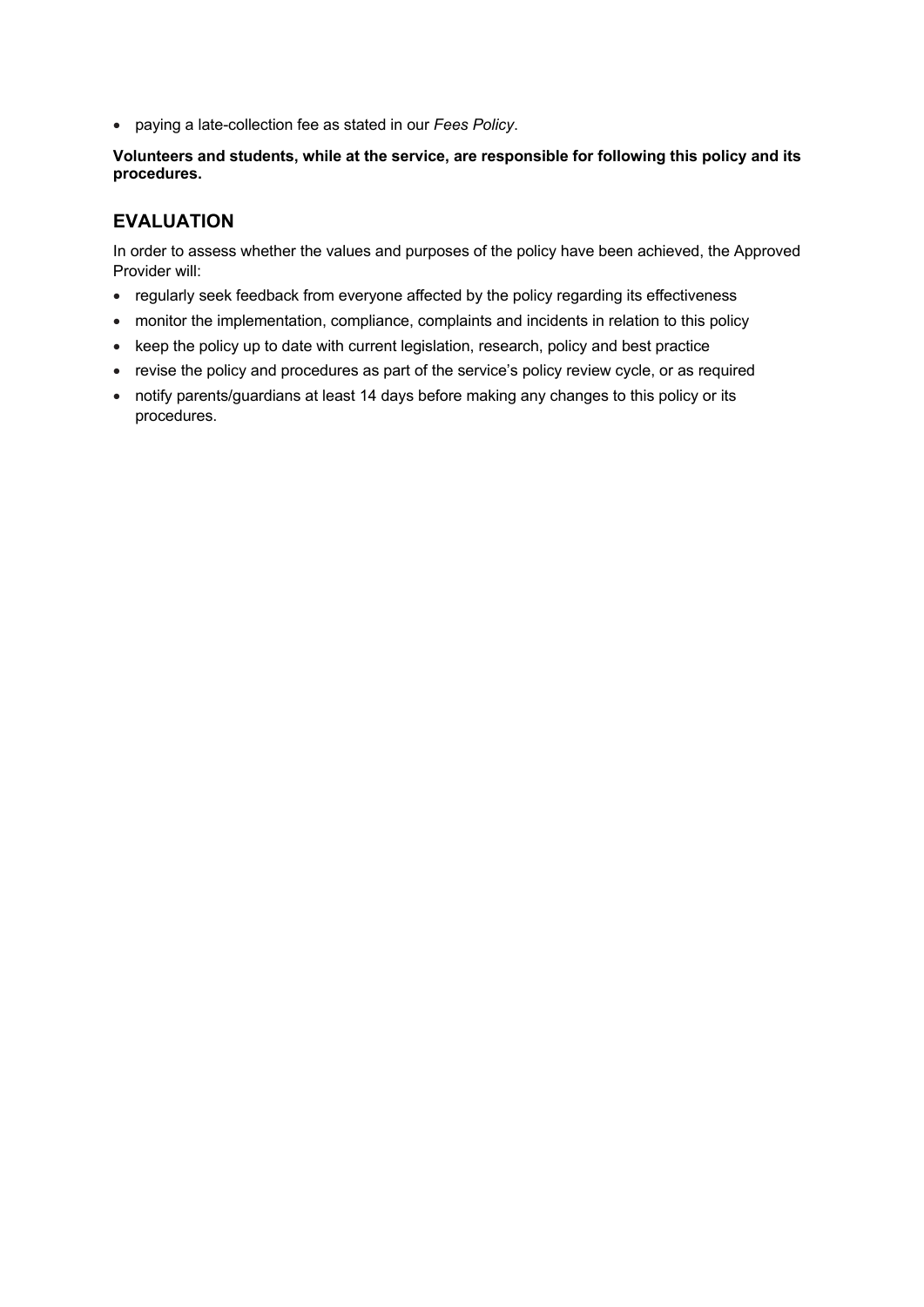## **ATTACHMENTS**

- Attachment 1: Authorisation procedures
- Attachment 2: Authorisation Form
- Attachment 3: Procedures to ensure the safe collection of children
- Attachment 4: Procedures for the late collection of children

## **AUTHORISATION**

This policy was adopted by the Approved Provider of Sherbourne Pre-School on March 2019.

**REVIEW DATE:** MARCH 2022.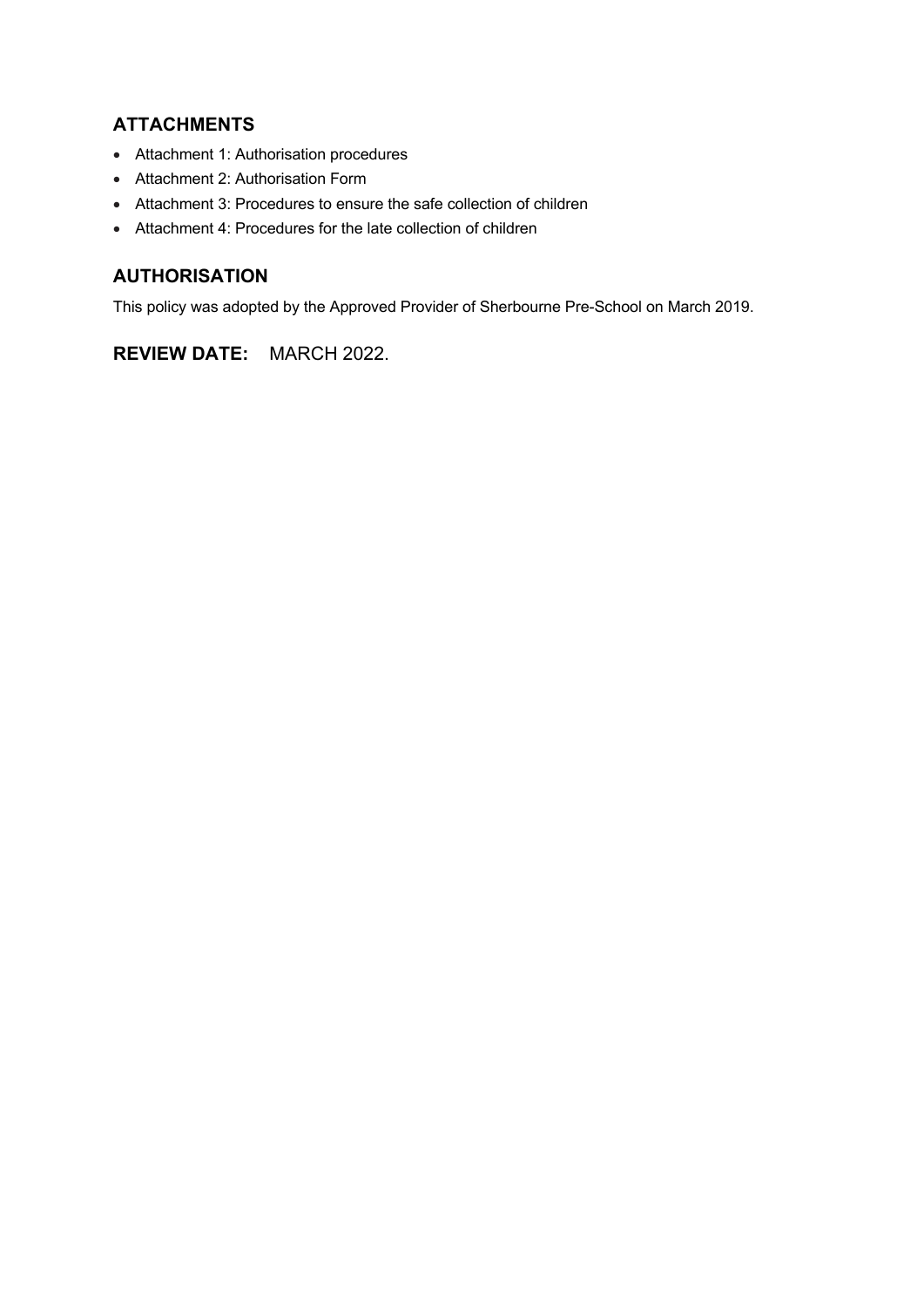# **ATTACHMENT 1 Authorisation procedures**

#### **These procedures are to be followed when a child is collected by an unauthorised person, including where a parent/guardian or authorised nominee telephones the service to notify that such a person will be collecting their child.**

The Nominated Supervisor will:

- 1. request that the parent/guardian or authorised nominee email or fax the authorisation if it is possible to do so, detailing the name, address and telephone number of the person who will be collecting the child
- 2. accept a verbal authorisation if it is not possible for the parent/guardian or authorised nominee to provide authorisation via email or fax, provided the following procedure is followed:
	- 2.1 all details of the person collecting the child, including the name, address and telephone number of the person must be obtained
	- 2.2 two educators take the verbal authorisation message (recommended by DEECD)
	- 2.3 the verbal authorisation is documented and stored with the child's enrolment record for follow-up
	- 2.4 photo identification is obtained to confirm the person's identity on arrival at the service
	- 2.5 ensure that parents/guardians or authorised nominees follow up a verbal authorisation by completing an Authorisation Form (Attachment 2) when next at the service, or by adding details of the new authorised nominee to the child's enrolment form
- 3. ensure that fax or email authorisation is stored with the child's enrolment record
- 4. ensure the attendance record is completed prior to child leaving the service
- 5. refuse to release a child where authorisation is not/cannot be provided by the parent/guardian or authorised nominee
- 6. contact police if the safety of the child or service staff is threatened
- 7. implement late collection procedures (refer to Attachment 4) if required
- 8. notify the Approved Provider in the event that written authorisation is not provided for further follow-up.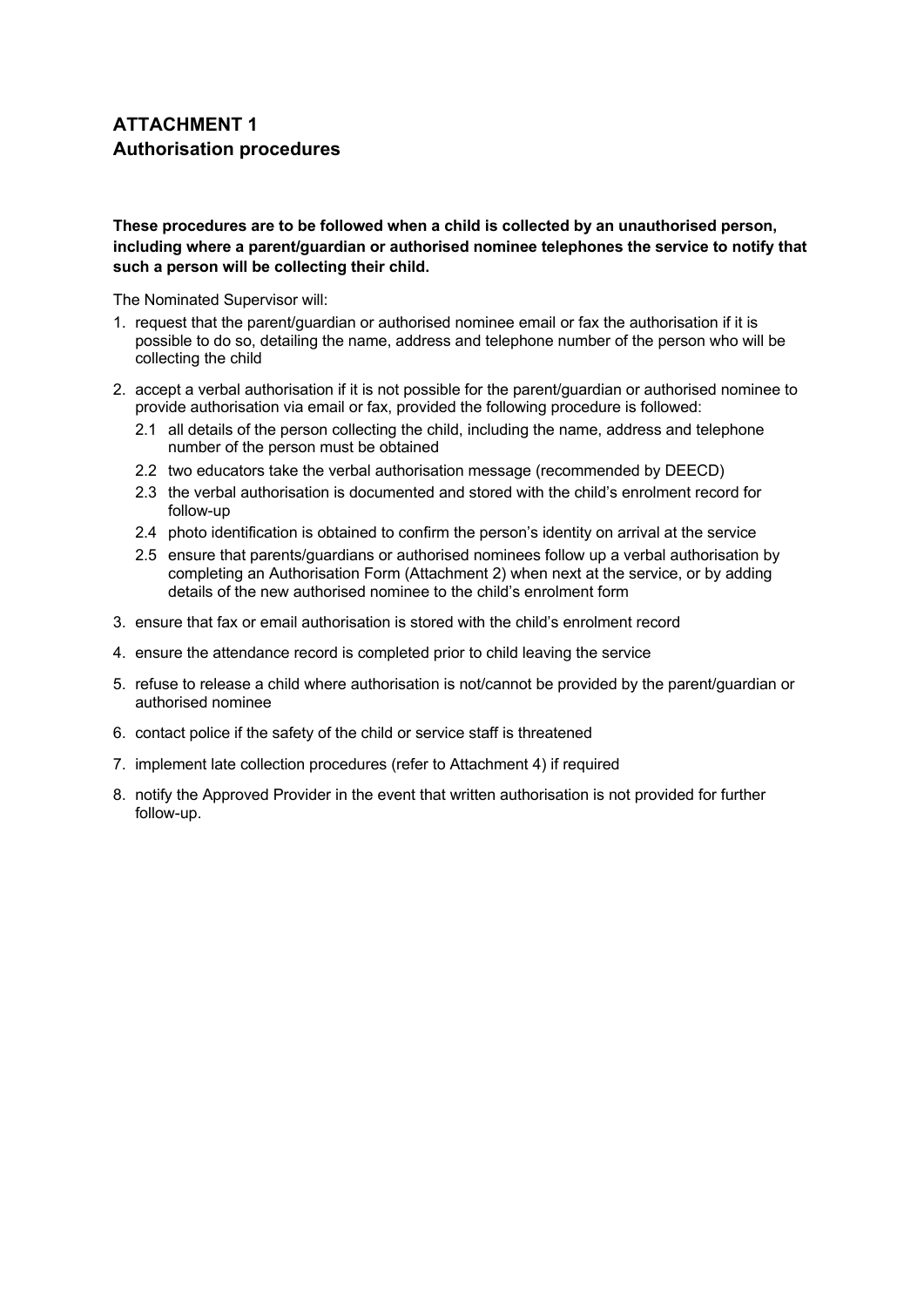# **ATTACHMENT 2 Authorisation Form**

To be used as a follow-up to a verbal/email/fax authorisation when the parent/guardian or authorised nominee is next at the service

|                                                                                                                                                                     | authorised by telephone/email/ (please circle)                                  |
|---------------------------------------------------------------------------------------------------------------------------------------------------------------------|---------------------------------------------------------------------------------|
| be                                                                                                                                                                  | to                                                                              |
| collected from [Service Name] on [Date] by:                                                                                                                         |                                                                                 |
| Name:                                                                                                                                                               |                                                                                 |
|                                                                                                                                                                     |                                                                                 |
| Telephone number:<br><u> 1989 - Johann Stoff, amerikansk politiker (d. 1989)</u>                                                                                    |                                                                                 |
| This was a one-off occasion and this person is not to be included on my child's enrolment form as an<br>authorised nominee to collect my child on an ongoing basis. |                                                                                 |
| Signed:                                                                                                                                                             | (Parent/guardian or authorised nominee) (Farent/guardian or authorised nominee) |
| Date:                                                                                                                                                               |                                                                                 |
| This form will be attached to the child's enrolment form.                                                                                                           |                                                                                 |
| Date:<br><u> 1989 - Johann Barbara, martxa alemaniar arg</u>                                                                                                        |                                                                                 |
| وتكرامه ومراويه وبروا والملاولة والمرابط لمتراوح والمستقلب ومرابا الارزاري<br>T1.1.1.2.4                                                                            |                                                                                 |

This form will be attached to the child's enrolment form.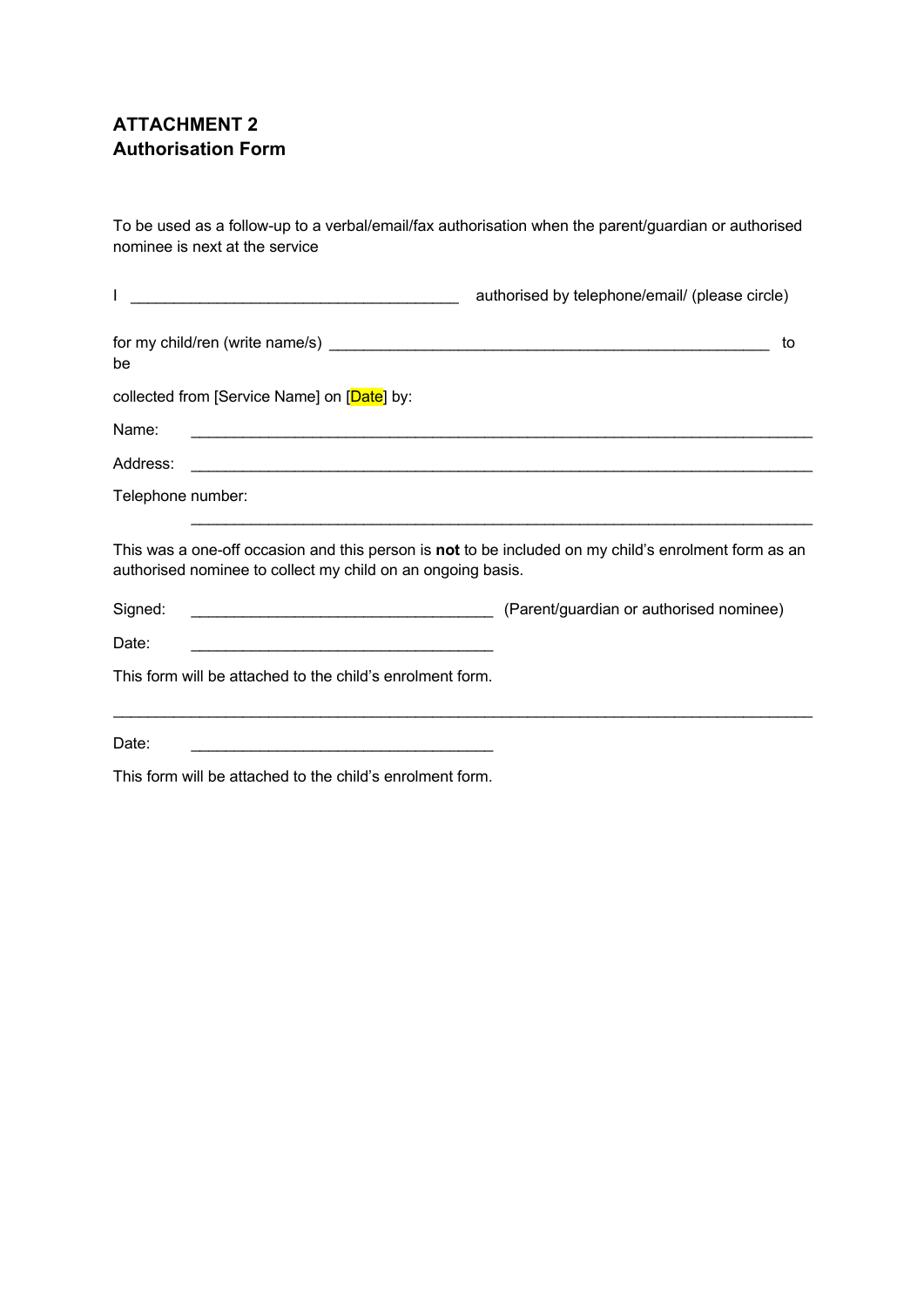# **ATTACHMENT 3 Procedures to ensure the safe collection of children**

Early childhood professionals have a duty of care not to endanger children at the service by knowingly placing them in a situation that could reasonably be expected to be dangerous, including releasing a child into the care of an inappropriate person (refer to *Definitions*).

Where an educator believes that the parents/guardians or authorised nominee may be ill, affected by alcohol or drugs, or not able to safely care for the child, the following procedures must be followed.

- Consult with the Nominated Supervisor or the Approved Provider, if possible.
- Advise the person collecting the child of their concerns and suggest contacting an alternative authorised nominee to collect the child.
- If the Nominated Supervisor or the Approved Provider fears for the safety of the child, themselves or other service staff at any time, contact the police immediately.
- Complete the *Incident, Injury, Trauma and Illness Record* and file with the child's enrolment form.
- Inform the Approved Provider as soon as is practicable, and at least within 24 hours of the incident.
- Inform the Regulatory Authority (DEECD) within 24 hours of a serious incident occurring (refer to *Definitions*).